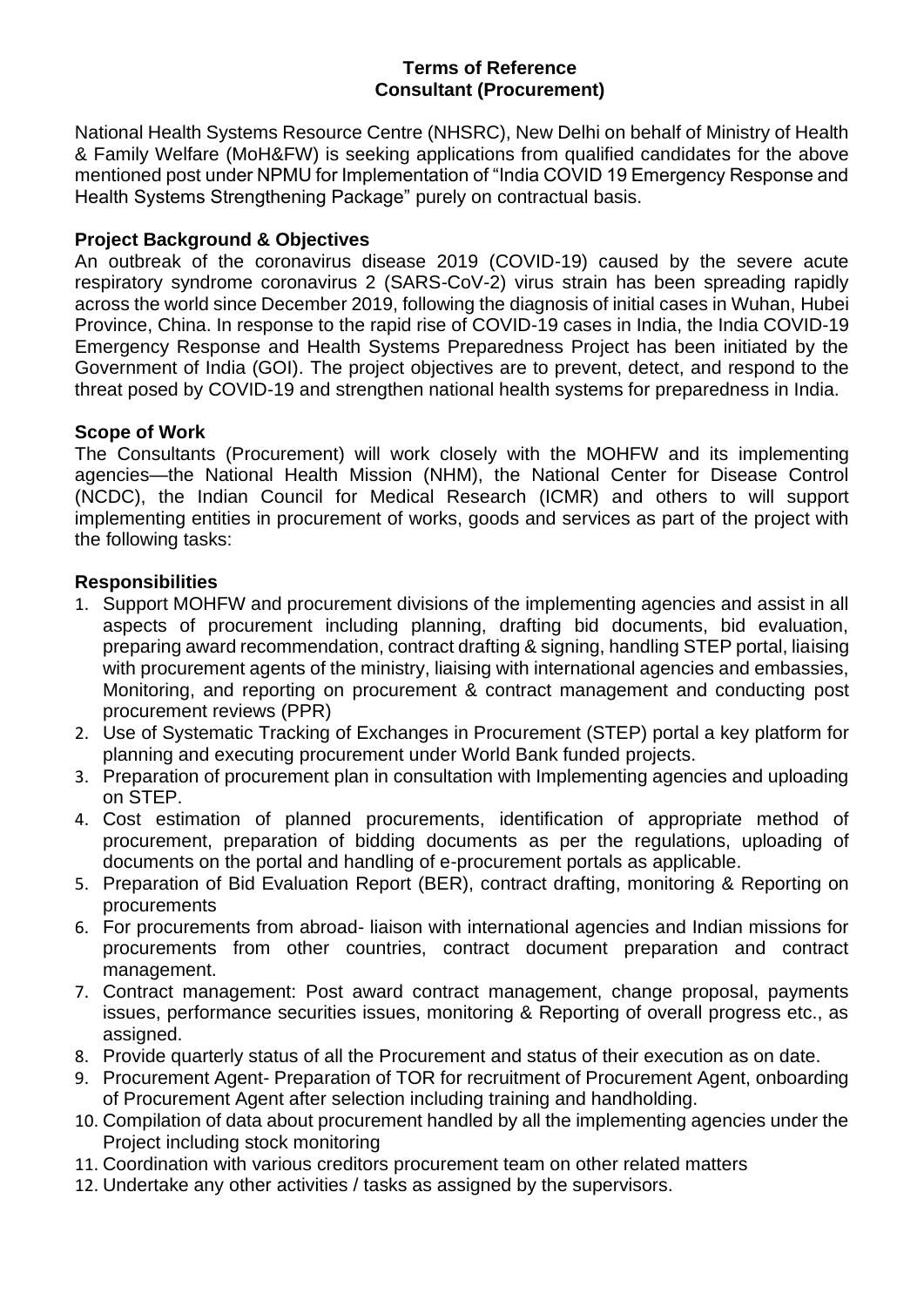### **Essential Qualification / Requirements**

Graduate in any discipline from a recognized University with PG Diploma in Procurement/ Supply Chain Management.

More than 5 years' experience in managing procurement and supply management, preferably of drugs & other health care commodities

#### **Preferential Qualification/Skills**

Experience in Public Health programme at national/ state level.

Related experience in COVID emergency response would be desirable.

Experience of working with donor agencies like WB, ADB etc. would be an added advantage. Working knowledge of computers.

Formal educational qualification, experience and age could be relaxed for exceptional candidates.

#### **Reporting**

The overall In charge of Consultant (Procurement) would be the nodal officer COVID-19, MOHFW.

#### **Age**

Up to 40 years and ready to travel extensively

### **No. of Position**

One (01)

### **Remuneration**

Maximum up to Rs. 100,000/- per month

#### **Location:** Delhi

**How to Apply**: Candidates are requested to fill the online application correctly which is available on the NHSRC website [\(http://nhsrcindia.org\)](http://nhsrcindia.org/) Applications will be accepted in the prescribed online application format only. The last date for receiving applications is **29th March 2022.**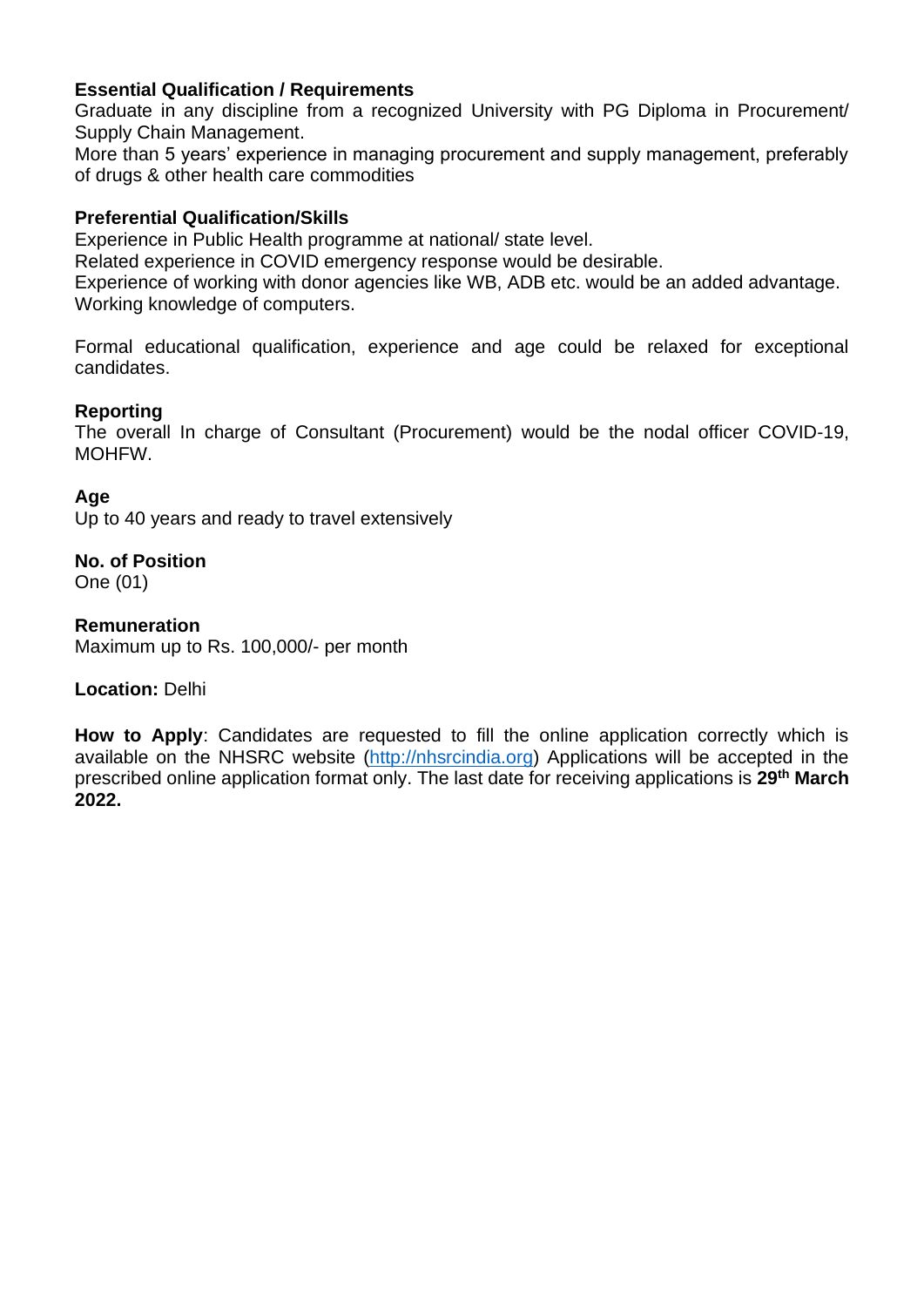# निबंधन एवं शर्तें

## परामशशदार्ता **(**अनधप्रापण**)**

स्वास्थ्य एवं परिवार कल्याण मंत्रालय में भारत कोविड- 19 आपातकालीन प्रतिक्रिया और स्वास्थ्य प्रणाली तैयारी परियोजना में योगदान देने के लिए परामर्शदाता (अधिप्रापण) की आवश्यकता है।

राष्ट्रीय स्वास्थ्य प्रणाली संसाधन केंद्र (एनएचएसआरसी),नई दिल्ली, स्वास्थ्य और परिवार कल्याण मंत्रालय की ओर से पूर्णतः संविदागत आधार पर उपर्युक्त उल्लिखित पद हेतु योग्य उम्मीदवारों से आवेदन आमंत्रित कर रहा है।

# परियोजना की पृष्ठभूमि और उद्देश्य

वुहान हुबई प्रांत, चीन में प्रारंभिक मामलों का पता लगने के बाद, दिसंबर 2019 के बाद से गंभीर श्वसन संबंधी सिंड्रोम कोरोनावायरस 2 (सार्स-कोव-2) वायरस के कारण कोरोना वायरस रोग 2019 (कोविड- 19) का प्रकोप पूरे विश्व में तेजी से फैल रहा है। । भारत में कोविड- 19 के मामलों की तीव्र बढ़ोत्तरी के प्रत्युत्तर में , भारत सरकार ( जीओआई) द्वारा भारत कोविड -19 आपातकालीन प्रतिक्रिया और स्वास्थ्य प्रणाली तैयारी परियोजना की शुरुआत की गई है। परियोजना का उद्देश्य कोविड- 19 द्वारा उत्पन्न खतरे को रोकना, इसका पता लगाना और इसका प्रत्युत्तर देना है और भारत में तैयारी के लिए राष्ट्रीय स्वास्थ्य प्रणालियों को मजबूत बनाना है।

# कायशक्षेत्र

परामर्शदाता (अधिप्रापण) निम्नलिखित कार्यों के साथ स्वास्थ्य और परिवार कल्याण मंत्रालय तथा इसकी तीन कार्यान्वयन एजेंसियों- राष्ट्रीय स्वास्थ्य मिशन (एनएचएम), राष्ट्रीय रोग नियत्रंण केंद्र (एनसीडीसी) और भारतीय आयुर्विज्ञान अनुसंधान परिषद (आईसीएमआर) के साथ मिलकर कार्य करेगा और सामग्री और सेवा के अधिप्रापण में अन्य समन्वयकर्ता एजेंसियों की सहायता करेगा।

दायित्व:

- स्वास्थ्य और परिवार कल्याण मंत्रालय और कार्यान्वयनकर्ता एजेंसियों के अधिप्रापण प्रभाग की सहायता करना और योजना, बोली प्रलेख तैयार करना, बोली मूल्यांकन, अवार्ड अनुशंसा तैयार करने, संविदा प्रारूपण एवं हस्ताक्षर सहित योजना बनाने सहित अधिप्रापण के सभी पहलूओं में सहायता करना, एसटीईपी पोर्टल कार्य करना, मंत्रालय के अधिप्रापण एजेंटों से संपर्क करना, अंतर्राष्ट्रीय एजेंसियों और दूतावासों के साथ संपर्क करना, अधिप्रापण एवं नियंत्रण प्रबंधन पर निगरानी रखना और रिपोर्ट देना तथा अधिप्रापण पश्चात् समीक्षाओं (पीपीआर) का संचालन करना।
- िविश्व बैंक निधियत परियोजनाओं के अंतर्गत अधिप्रापण के नियोजन और निष्पादन के लिए एक महत्वपूर्ण मंच - सिस्टमैटिक ट्रैकिंग ऑफ एक्सचेंज इन प्रोक्योरमेंट (एसटीईपी) का उपयोग करना।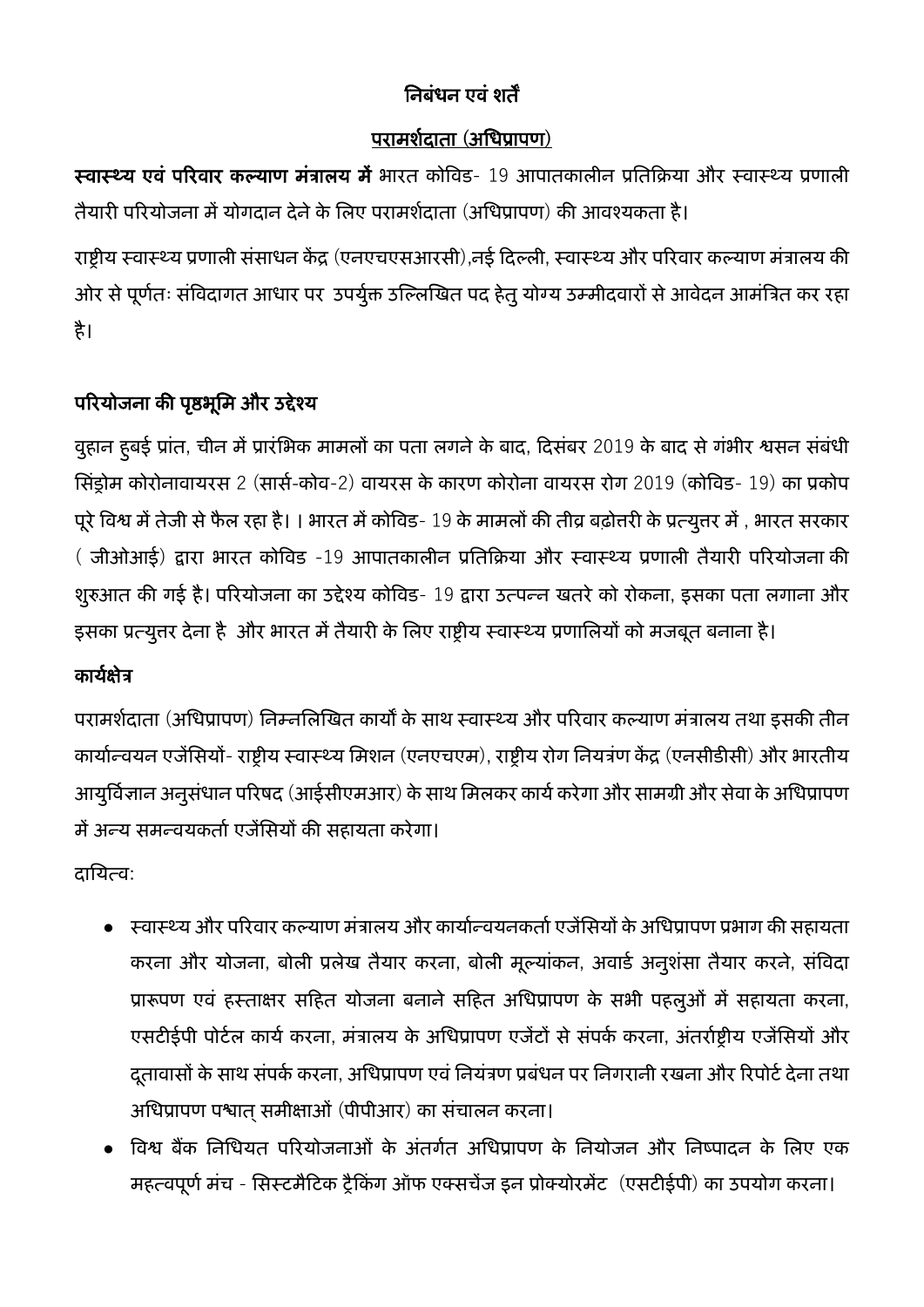- कार्यान्वयन एजेंसी के परामर्श से अधिप्रापण योजना तैयार करना और एसटीईपी पर अपलोड करना।
- नियोजित अधिप्रापण का लागत अनुमानन, अधिप्रापण की उपयुक्त पद्धति का पता लगाना, विनियमों के अनुसार बोली प्रलेख तैयार करना, पोर्टल पर बोली प्रलेख अपलोड करना तथा यथा लागू ई-प्रोक्योरमेंट पोर्टल का कार्य करता।
- बोली मूल्यांकन रिपोर्ट (बीईआर) तैयार करना, संविदा प्रारूपण, अधिप्रापण पर निगरानी रखना और रिपोर्ट देना।
- विदेश से अधिप्रापण हेतु अंतर्राष्ट्रीय एजेंसियों से और अन्य देशों से अधिप्रापण हेतु भारतीय मिशन से संपर्क करना, संविदा प्रलेख तैयार करना और संविदा प्रबंधन।
- संविदा प्रबंधन: संविदा देने के पश्वात् प्रबंधन, प्रस्ताव परिवर्तन, भुगतान मामले, निष्पादन सिक्योरिटीज मुद्दे, तथा सौंपे गए संपूर्ण प्रगति कार्यों आदि की निगरानी एवं रिपोर्ट देना।
- सभी अधिप्रापण की तिमाही स्थिति तथा अब तक उनकी निष्पादन स्थिति प्रदान करना।
- अधिप्रापण एजेंट अधिप्रापण एजेंटों की भर्ती हेतु टीओआर तैयार करना, प्रशिक्षण एवं हैंडहोल्डिंग सहित चयन के बाद अधिप्रापण एजेंटों की ऑनबोर्डिंग।
- स्टॉक निगरानी सहित परियोजना के अंतर्गत सभी कार्यान्वयनकर्ता एजेंसियों के द्वारा किए गए अधिप्रापण के बारे में डाटा संकलित करना।
- विभिन्न क्रेडिटर्स, अधिप्रापण टीम से अन्य संबंधित मामलों पर समन्वय।
- पर्यवेक्षकों द्वारा सौंपे गए अन्य कार्य करना।

# अनिवार्य अर्हता/अपेक्षाएं

- क्रकसी मान्यर्ता प्राप्त ववश्वववद्यालय से क्रकसी भी ववषय में स्िार्तक और पीजी क्रडप्लोमा अधिप्रापण/आपूर्ति श्रृंखला प्रबंधन में हो।
- वरीयत: औषधि और अन्य स्वास्थ्य परिचर्या सामग्रियों के अधिप्रापण और आपूर्ति प्रबंधन में 5 वर्ष से अधिक अनुभव हो।

# अनधमान्य अहशर्ता**/** कौशल

- राष्ट्रीय/ राज्य स्तर पर जन स्वास्थ्य कार्यक्रम की मॉनिटरिंग तथा मूल्यांकन (एम एंड ई) अनुमान।
- कोविड आपातकालीन प्रतिक्रिया में संबंधित अनुभव वांछनीय है।
- डब्ल्यूबी, एडीबी आदि जैसी दाता एजेंसियों के साथ कार्य करने का अनुभव अतिरिक्त रूप से लाभकारी होगा। कंप्यूटर का कार्यसाधक ज्ञान।
- विशिष्ट उम्मीदवारों को औपचारिक शैक्षिक अर्हता, अनुभव और आयु में छूट दी जा सकती है।